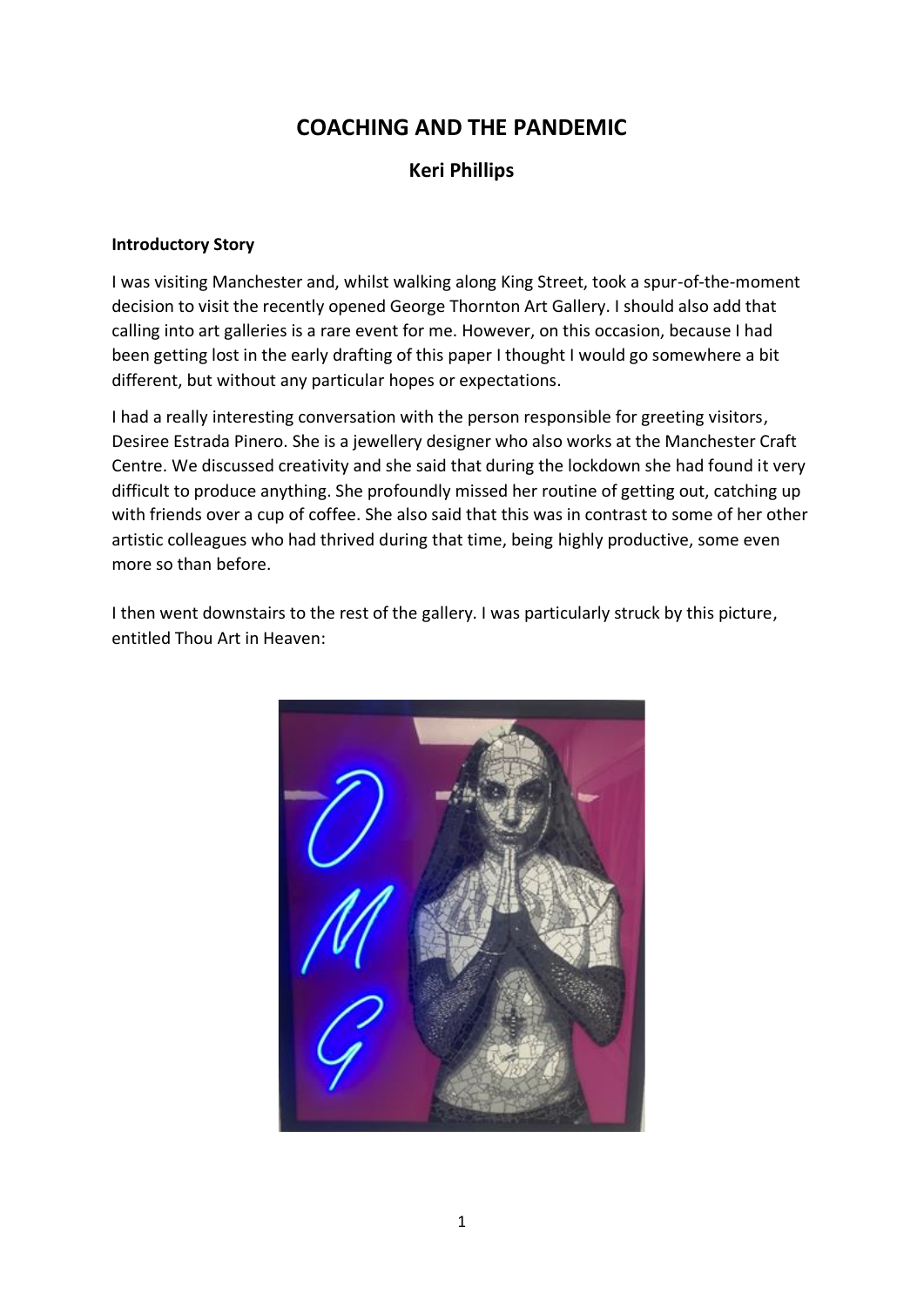It seemed to capture one of the key themes which, for me, had been evident in response to the pandemic; namely the reassessing of what had previously been fundamental truths. When I went back upstairs I began again talking to the jewellery designer, including my reaction to the picture. At the back of my mind the idea of including the picture in this paper began to form, along with wondering how to get permission from the artist, Matthew Leak. At that moment, the artist himself walked into the gallery and the three of us spoke briefly together about the impact of the pandemic. As I was preparing to leave I asked for his permission regarding including the picture in this paper and he happily agreed.

In reflecting on my visit, it seemed to embody some of the points which I had been planning to convey in the paper. First, as already mentioned, this is a time which has for many triggered a reassessment of some important and on occasion fundamental truths. I am also aware that there may well be many others who would see the picture in a totally different light. Recalling the moment I first saw it, it was almost with a sense of relief that I felt that *the* meaning had leapt out at me. Desperation for meaning might be another sign of these times. Also Philip Stokoe suggests that in times of massive anxiety we are particularly vulnerable to *false* meaning (Stokoe, 2021). It may become more important than the truth, however defined.

Certainly the search for meaning can be fundamental when grieving the loss of a loved one. 'In the aftermath of life-altering loss, the bereaved are commonly precipitated into a search for meaning at all levels that range from the practical (How did my loved one die?) through to the relational (Who am I now that I am no longer a spouse?) to the spiritual and existential (Why did God allow this to happen?). How - and whether - we engage these questions and resolve or simply stop asking them shapes how we accommodate the loss and who we become in the light of it' (Neimeyer and Sands, 2022: 11). Similar questions, though with less intensity may be raised regarding other losses which do not involve bereavement but are nevertheless intimate. '…….we 'hold' beliefs, and letting go of a belief is painful, it is a loss' (Stokoe, 2021: 50).

Also my conversation with the jewellery designer regarding the highly variable impact of the pandemic on people's creativity was a powerful reminder that there has been some 'good news' as well as profound challenges and pain. I have therefore sought to bring such balance to the points I later make.

My concluding reflection at this stage on my spontaneous visit to the gallery is that it was entirely a 'gift from the universe'. As mentioned, I had already started the early drafting of the paper, but I then went into limbo. I was not sure when, whether or how to proceed. My chance visit to the gallery helped me move forward.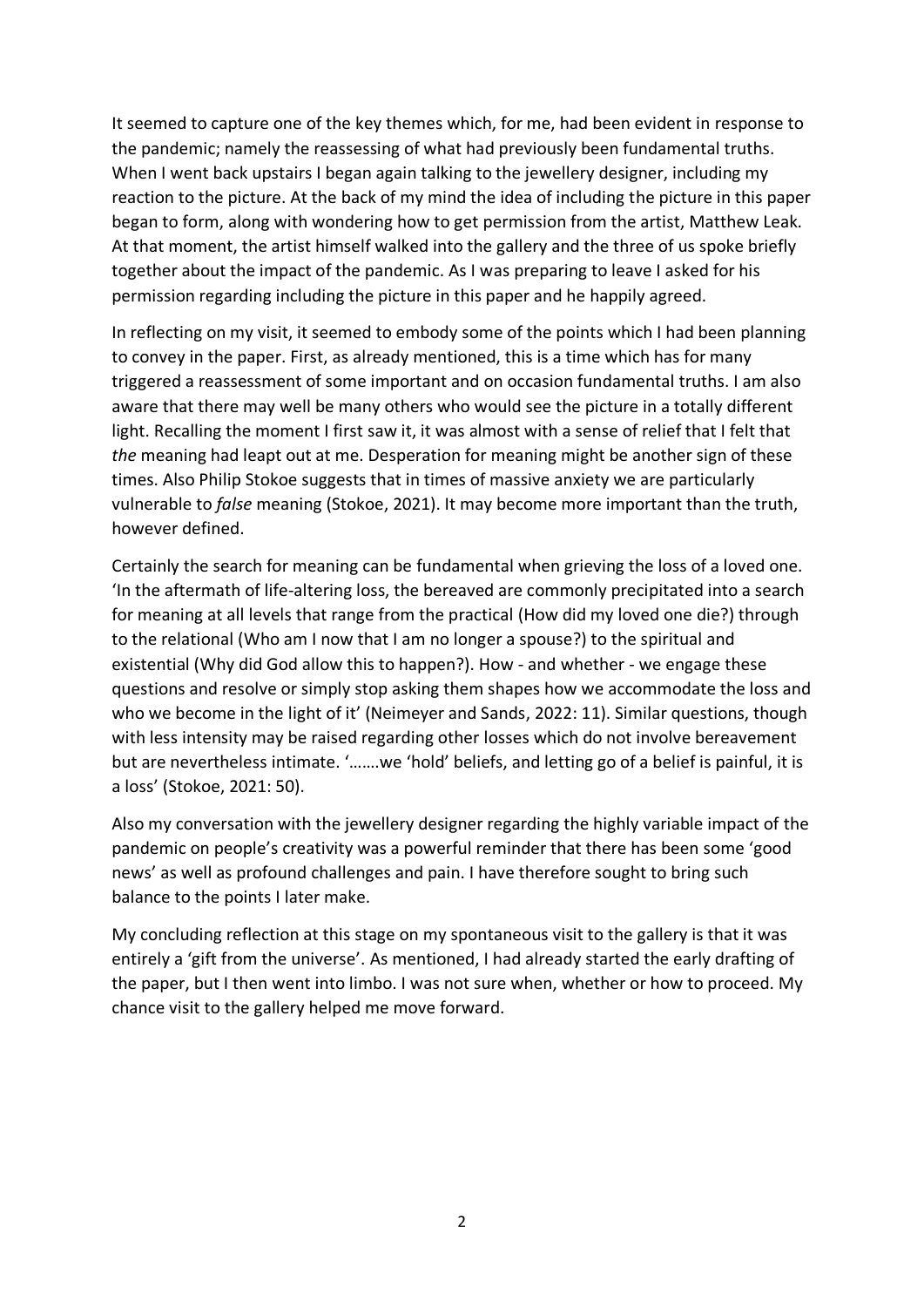#### **Introduction**

In this paper I consider first the impact that the pandemic may be having in terms of the broad themes that emerge in coaching. I then narrow the focus to consider in more detail how this might play out in the coaching room and what this might mean for the coach and supervisor. I conclude by touching on the wider context and the ebb and flow of boundaries regarding coaching and the coaching profession and other stakeholders.

## **Themes**

# *Less Transitional Space*

For some there is less time to land into and out of 'roles'. A classic example would be somebody engaged in child care at home who then has to move immediately into a Zoom call staff meeting; or the person who used to value their commute to work because it gave them the opportunity to prepare for winding into and out of roles and identities, whilst also having the opportunity to visit their favourite café.

In this regard it is worth noting that transitional space was an important aspect of Donald Winnicott's work on child development: an opportunity for the child to begin to distinguish between itself and its mother, between its inner and outer worlds, perhaps whilst hugging Teddy, the transitional object (Winnicott, 2005). The child is just starting to learn not only that Mother is a separate being, but that *maybe* he or she can survive without her. In the adult, it is a time where there can be reflection and hence aligning thoughts, feelings and behaviours in order to manage oneself in and through different worlds. This might also be a time for learning, 'I'll step in a bit more at the next staff meeting'.

I realise that some have thrived through not having to travel. This also includes those who have developed new business opportunities. Also I know that some coaching and therapy clients feel safer and are more open when talking on Zoom, rather than meeting face-toface.

The loss of transitional space might also mean that one does not feel safe enough to be uncertain. Ambivalence is an important part of learning and allowing truths to emerge; for example, that one can want both to be heard and to be one of the herd. If one does not feel safe enough to be uncertain there can, for example, be an urge to join a group simply to belong, whilst pushing aside one's sense of unease. Having done so one may then be inducted into a world where one has to 'toe the line'; this sometimes extending to the condemnation of others and even tribalism (Phillips, 2020). Those who are apparently lukewarm members may be despised even more than the other 'tribe' (Alderdice, 2021).

There might be a more 'civilised' and polite form of tribalism where people retreat to their specialism as a place of presumed safety. They can reinforce the armoury of their perspective to the point where they fail to reach out with an open hand.

Being in a transition where there is space gives one, as mentioned, an opportunity to move between identities, and there may be scope for personal development such as becoming a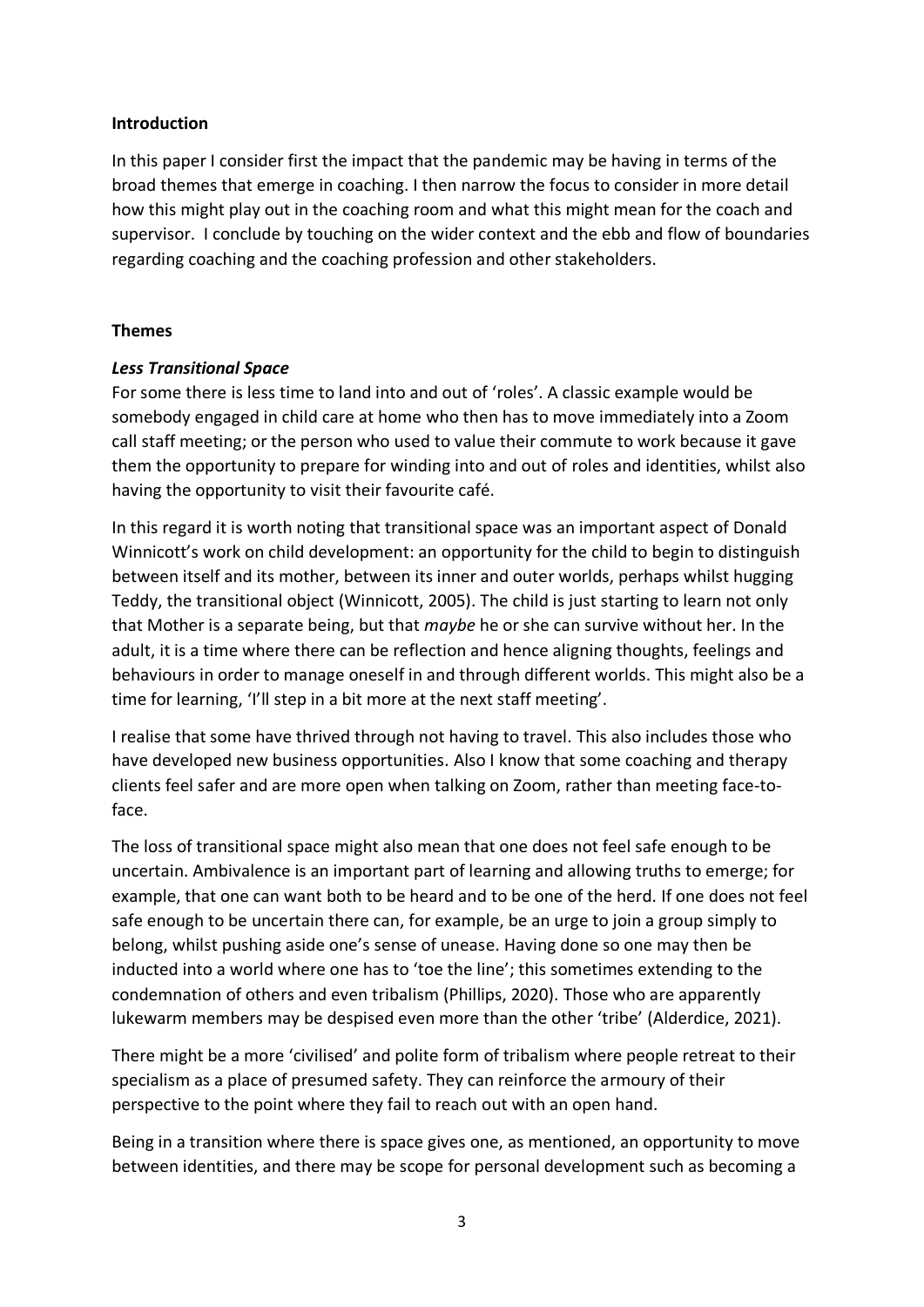stranger to oneself. Rather like Sigmund Freud's reference to das Unheimlich; the weird: unexpectedly catching a glimpse of one's reflection in a shop window, 'Who's that strange looking old bloke…….OMG, it's me!'; strange, but familiar. That might also be another meaning in the Thou Art in Heaven Picture. Potentially, a 'loving dislocation' which may prompt reflection and insight (Phillips, 2019).

For example, I remember recently visiting London and being disorientated by the lack of traffic, especially along The Strand and Whitehall. In stepping back, both literally and metaphorically I was suddenly filled with many memories of my first job, as an eighteen year old, working in The Old War Office Library. In then walking around this so familiar yet different area, it led me to consider what currently excites me more and less in my current work.

I am also reminded of Halina Brunning and Olya Khaleelee writing about our currently living in a time of disappearing containers. '…… survival is contingent on a reliance on an emotional container of some kind that will provide a 'holding' function' (Brunning and Khaleelee, 2021: 37). The container needs to be neither too loose nor too tight. A space to explore, whilst being reasonably safe, just like the child with Teddy. Equally a space where one can begin to grieve.

Brunning and Khaleelee's reference to 'survival' leads me to my next point.

# *Concern about Survival*

Survival in the broadest sense of the word has become more and more vivid as an issue. This ranging across a large spectrum from the loss of a loved one, through to business decline or disintegration, political upheaval and on to global warming; perhaps even various combinations of these. Many feelings may flow from this, often interwoven- anger, guilt, relief, sadness, fear, love, despair, frustration, excitement….these perhaps changing moment to moment.

One of the challenges for the client, coach and supervisor is that the shared intensity of these collective existential issues may make it more difficult to balance being both a part of and apart from each other. For example, the helper's (coach/supervisor) self-protection mechanism – perhaps visceral and originating in childhood – may come to the fore, even though she had previously considered it worked through. For example, the helper might become a bit too theoretical in order to avoid the intensity of emotions or find other ways of being subtly elusive, both with the client and with self. The coach supervisor might spend more time embodying the archetype of the Teacher, rather than the Guardian or Healer, because it feels like a sanctuary to her (Phillips, 2019).

Equally, in response the client's self-protection mechanism may be activated, experiencing the helper as distancing herself in some way. The client's sense of being betrayed, perhaps yet again in life maybe just when he had decided, because of the turbulent environment to bring rather more personal and intimate concerns into the coaching room. Quite possibly neither party feels sufficiently 'held' and there may even be an element of regression which,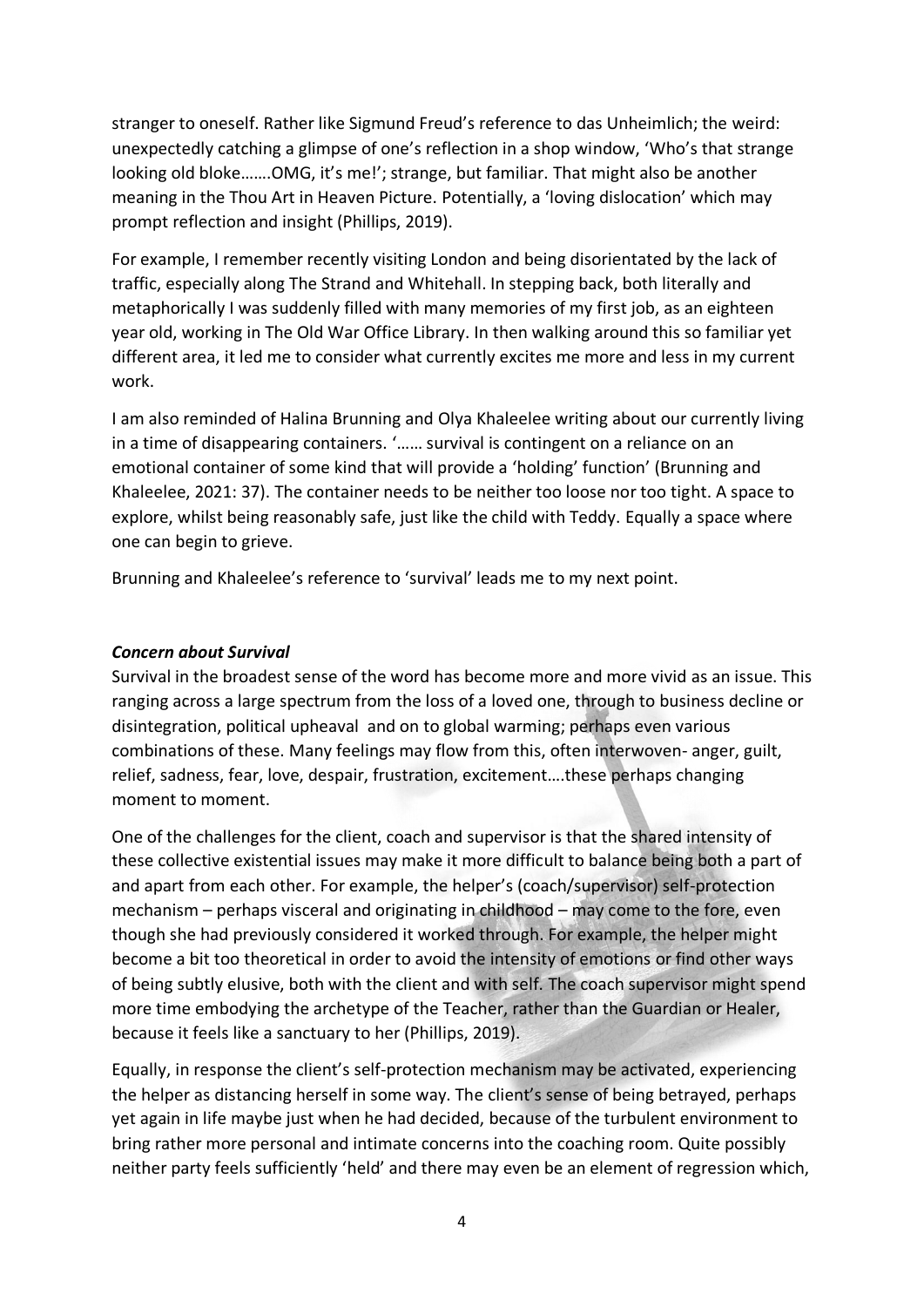in the language of transactional analysis, ends up reinforcing early script decisions (Steiner, 1975).

Survival may be linked to a sense of vulnerability. In a world of turbulence that which seemed 'under control' can suddenly become elusive or indeed dominant or oppressive. One mundane and obvious example would be the mobile phone. It could be that, head down, one loses contact with the nourishing and exciting potential of one's environment. I am reminded of Rebecca Solnit's brilliant book, 'Wanderlust' and her reference to the filling up of 'time in between' (Solnit, 2014: xiii). It may even simply mean not paying enough attention to the safety of oneself or others. Certainly I vividly recall seeing a man near Woburn Place, Euston, London, who walked straight into the road whilst on his phone and knocked over a cyclist who narrowly missed being run over by a double-decker bus.

I want to stress that a sense of vulnerability can be valuable in prompting curiosity and learning (Phillips, 2015). This links with Babette Rothschild writing in the context of trauma treatment that it can be important to keep a defence mechanism as an option; it is about adding to choices and extending one's repertoire (Rothschild, 2021). The client may decide that it can sometimes be helpful for self and indeed others to avoid being the truth teller; perhaps also, to be less open about oneself. Vulnerability can enhance insight. It is about balance, whilst also accepting that losing one's balance is an important strand in learning.

Vulnerability may also prompt creativity and the urge to be adventurous. This may be linked to a sense of survival which brings legacy to the fore. One may have a sense of having survived despite being 'wounded' – the origin of the word vulnerable – and one has the urge to create and leave something for the next generation, whether one's own family or more widely.

Another dimension regarding the current world environment is the internet. That which was hoped by many to be a tool enabling humankind to be omniscient and omnipotent has in many ways turned us into mere data material, ripe for exploitation, quite possibly in ways we know nothing about (Zuboff, 2019). During the pandemic it has become even more central to many lives. Also where there is a failure of the internet, whether due to outage, political interference, sabotage, incompetence or technical failure, the consequences can be profound, with the pendulum swing causing us to feel ignorant and impotent; hopes raised and dashed and raised and dashed again, as a matter of routine.

This is compounded by the actual content where, for example, the social media love turns out to be exploitation, bullying or hatred; and the fake news may not be uncovered: existential betrayal. A betrayal in the present which may sometimes, as indicated in the next section, have reverberations with betrayal in the past.

Where one's world is being experienced as turned upside down it is often a challenge to find even some temporary solid ground. This is potentially true for both the helper and helped, including of course the supervisor. Solid ground is needed but where does one stand in order to find it?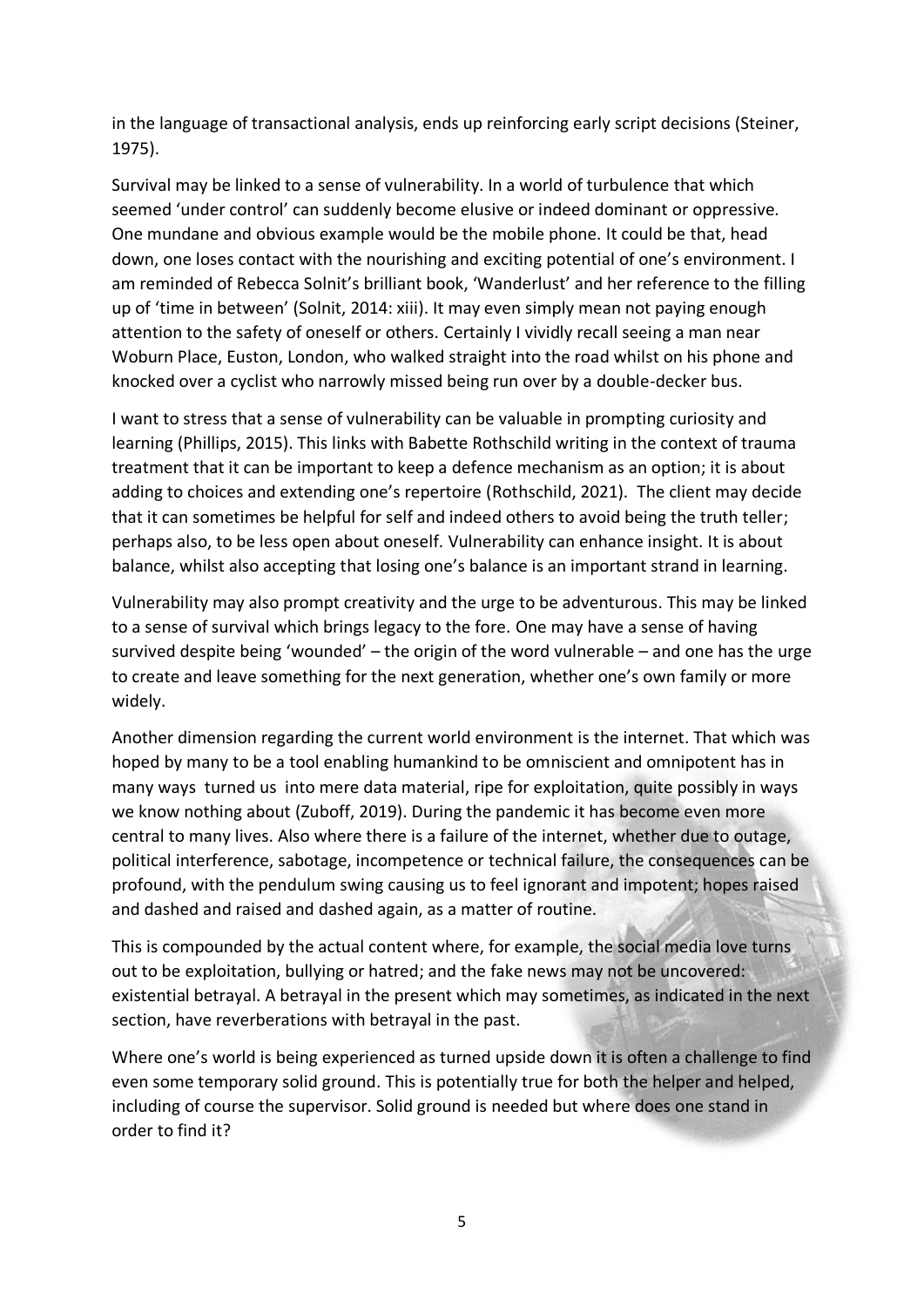### *Intergenerational Trauma*

Profound challenges to one's sense of survival can activate the pain of the past and that which has been endured in previous generations. One did not have these experiences oneself, but they are part of one's being: postmemory. 'The post memory of war may be printed into our DNA as well as printed in books' (Green, 2021: xviii). Perhaps there are tragic or terrifying experiences about which one does not wish to talk. One of the consequences might include children not being taught their mother tongue (Zarbafi and Wilson, 2021). This then leads to a sense of 'something missing' or untold which might be carried through the following generations. The clear even tangible story is 'lost', but the associated feelings are still vibrant viscerally even if they cannot be articulated. This has parallels with the distinction Sigmund Freud made between melancholia and mourning; the former being a vague yet intense sense of something or someone that one loved having been lost; the latter having greater clarity about the loss and consequently there is the possibility of some degree of closure, for example being able to say au revoir. There might have been a lack of time for mourning, no transitional space.

In the setting of organisational change sometimes staff are discouraged from looking back, acknowledging and celebrating the past; any nostalgia is treated as potentially a lack of commitment to the present and future. This stifling of the opportunity to mourn may mean that staff are more likely to hold onto the past as the golden era (Visholm, 2021). A vicious circle is created because that which is forbidden becomes ever more seductive.

Rony Alfandary refers to the experience of never feeling quite feeling at home, although one is home (Alfandary, 2021). This strand can potentially be linked to colonialism and the complete uprooting, in every sense of the word, to another place, culture and the destruction of one's physical, emotional and spiritual home. Samuel Kimbles writes, 'We in America have long lived with the ongoing reality of a history of slavery that has not been emotionally worked with and engaged. This history continues to haunt our family' (Kimbles, 2021: 31). Perhaps this denial and the associated polarisation were part of the emotions which, along with other factors, energised the 6th January attack on the Capitol?

Some, such as Alice Miller, suggest that forgiveness does not resolve hatred but simply causes the trauma to be passed on to the next generation (Passalaqua and Puricelli, 2021). This may particularly be the case if the legacy of forgiveness is passed on from a position of 'ought' rather than 'want'; 'you ought to forgive'. Through the generations it then becomes particularly difficult to tell the difference between 'ought' and 'want' because it has become part of one's being, even though in a corner of one's soul there may be occasional glimmerings of 'something is not quite right'.

Following on the point about being taken from home, I am reminded of Esti Rimmer writing that 'exile' is experienced as a forceful removal, an unnatural interruption of the connectedness between a specific time and place. She sees it as a traumatic event disrupting stable child development (Rimmer, 2021). Major disruption in the present, such as the pandemic may provoke disruptive memories and experiences from the recent and distant past, both one's own and previous generations. This involves different 'ages', in both senses of the word.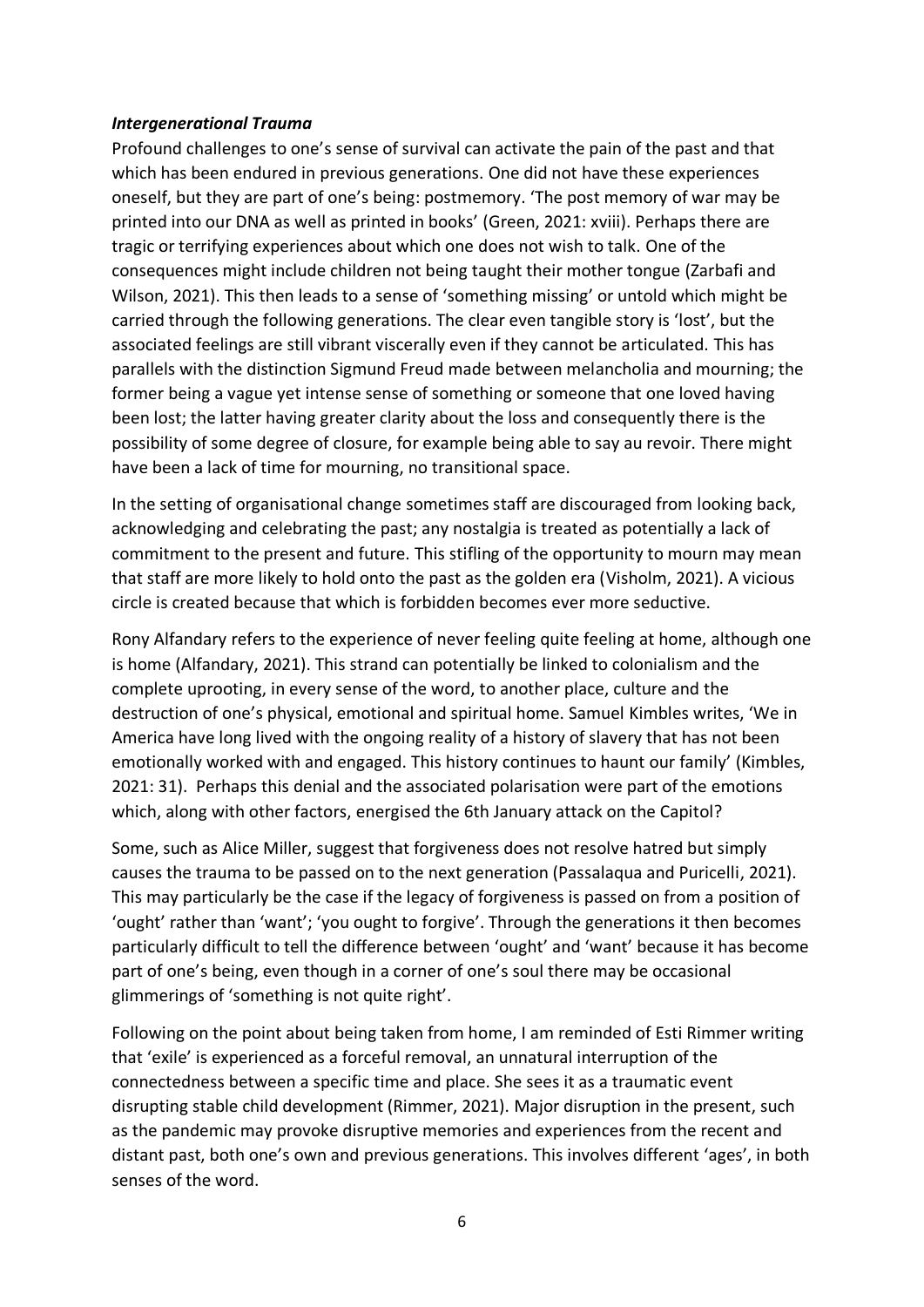On the other hand, moving between cultures, whether through choice or not, may ultimately lead some people to develop a versatility which enables them to move relatively smoothly through a wide range of contrasting circumstances. This, including the ability to step back and consider, 'What is appropriate for me here?'. One learns to take the 3rd position, being an observer of oneself and one's situation.

I am also reminded that sometimes somebody can firmly believe that their true home lies somewhere else, which they left many years before. However, when eventually they 'go home' it is no longer the place which they recalled as having nourished them. It is different, becoming strange, even alien, whether through the tangible, such as building development, or there simply being a different 'atmosphere'. 'It doesn't feel the same'. It is no longer the nurturing transitional space it once was. Perhaps it is self that has changed rather than the location. Holding the dream about the past may have been important. Now it is no longer needed.

This theme also links to the fact that some organisations seek to create the culture and atmosphere of a family. If subsequently, for whatever reason the employee is made redundant at some point he may then feel profoundly rejected, whatever the reason and no matter how 'logical'. There may then be echoes of rejection from previous families, whether real, imagined or a mixture; parental betrayal. Indeed he may have joined the organisation in the first place because it had the apparent culture of a loving family, but he was mistaken. 'On the one hand, companies are less loyal than ever, and on the other hand they demand a stronger emotional commitment' (Visholm, 2021: 172). Equally, as Philip Stokoe writes, 'In the role of leader there is the constant danger of being caught in a requirement to be omnipotent and omniscient. The danger for the incumbent is an unconscious belief that leaders *ought* to have all the answers' (Stokoe, 2021: 199). They may end up trying to be the 'container' for everyone and everything. Consequently they themselves do not feel sufficiently held. Intense self-protection may be triggered, including childhood habits and ways of thinking – childlike and not necessarily childish - which had been dormant for years.

In essence these themes are part of a pandemic environment which provides many opportunities and challenges. Regarding the former there is the possibility of engaging with those from totally different backgrounds and approaching broadly the same issue through fresh eyes. Regarding the latter there is potentially a downward, destructive spiral where turbulence creates uncertainty and a huge urge to 'be in control' and this itself then provokes division which gives added impetus to the turbulence. Being able to step back, to take the 3<sup>rd</sup> position becomes even more necessary and potentially more difficult.

An overview of the points above is covered in the diagram which follows: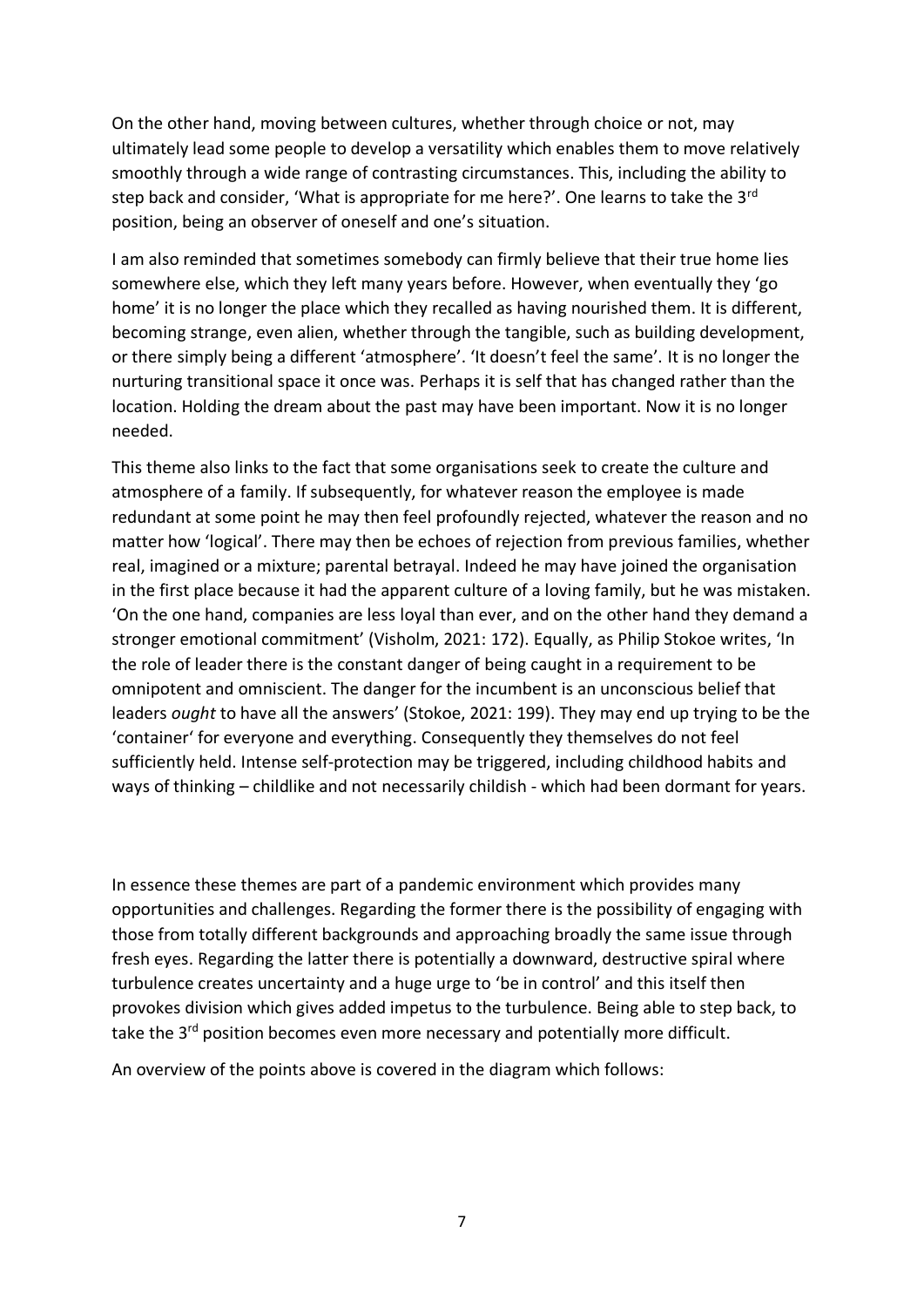

#### **The Possible Consequences**

Clearly, as a result of the themes above many varying issues might arise in the coaching room. Some examples could be: compassion fatigue, indifference and a loss of curiosity, feeling powerless, making everything personal, feeling like an outsider having been an insider, lack of self-care, loss of self, a sense of betrayal, feeling angry and sad for much of the time and lastly, carrying the burden of being a representative. As an example of this final point I cite the work of Ibram Kendi. He refers to Black people often being harshly judged by other Black people because if they make a mistake they are regarded as letting down the whole race. This is in contrast to White people who are allowed to be individuals with faults (Kendi, 2019; see also, Roche and Passmore, 2021).

Such issues as those above may or may not be openly discussed in the coaching; they may emerge over time or simply 'have a presence', but are not explicitly considered; an untold story. Boundaries are clearly important under these circumstances. However some boundaries may have changed during the pandemic and I illustrate this below by offering two models indicating broadly how the psychodynamics may have shifted for some clients.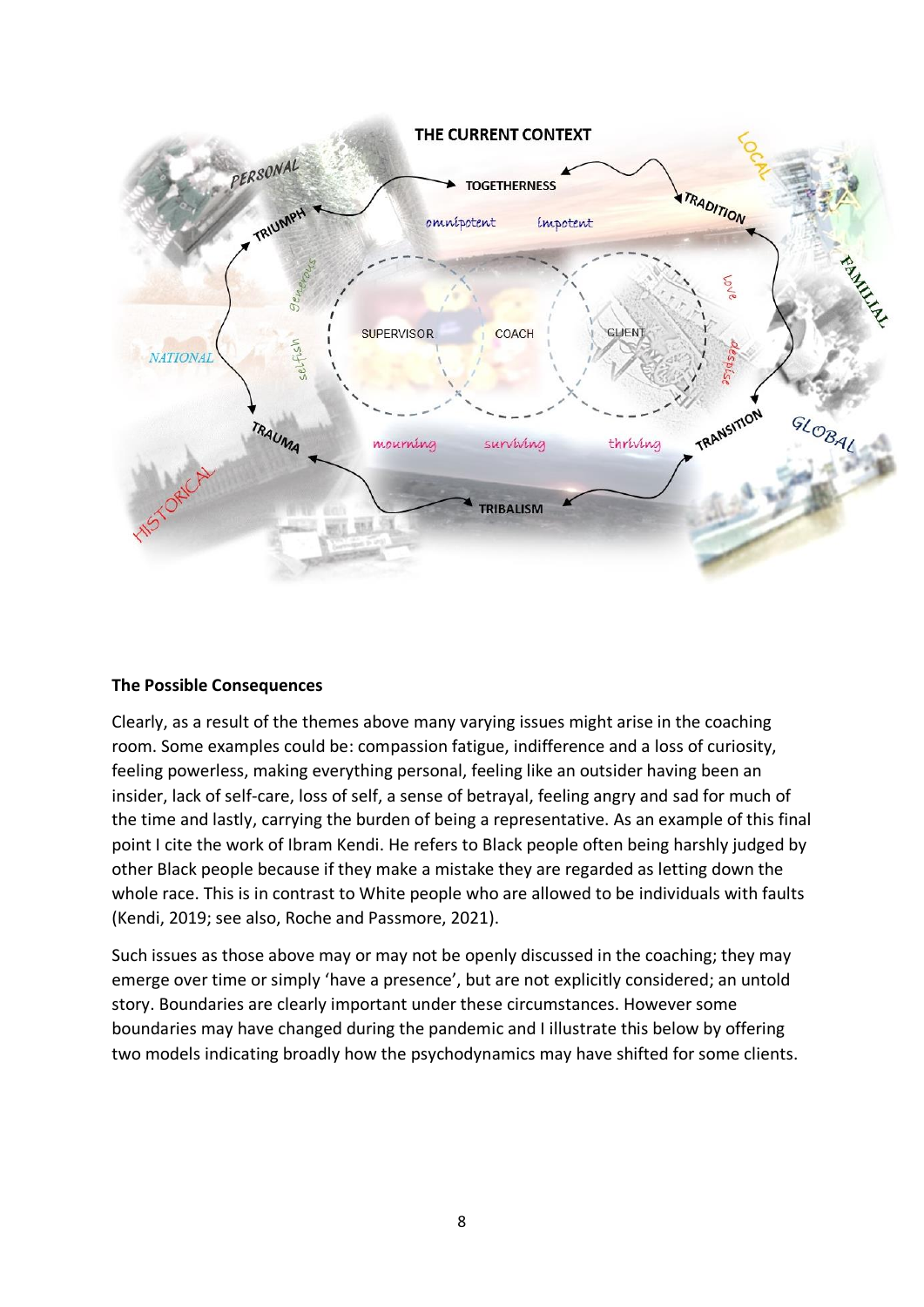#### PRE PANDEMIC TIME



The idea of three levels of awareness originated in the world of psychoanalysis, but I am using them without all the Freudian layers – id, ego and superego (Jarvis, 2005) - whilst also adding postmemory which links to my earlier model including tradition, trauma, togetherness, tribalism and triumph and transition.

Conscious – e.g. the client fully and immediately recognising that he needs to speak his mind more at meetings. Indeed that might be the explicit reason that he came to coaching in the first place.

Preconscious – e.g. after a number of sessions he gradually begins to recognise that he tends to 'undersell himself' in many different situations, both work and personal.

Unconscious – e.g. he eventually realises that when he was a boy part of him hated as well as loved his elder sister. She was the clever, funny and talkative one who seemed always to be the centre of attention whenever they were together. He tended to be ignored…..at least he felt he was. Sitting quietly at the back seemed the best and safest place to be.

Post memory - Generations brought up in the Welsh Valleys. A strong sense of community but with high standards and quick judgements. The Depression of the 1930's had a profound effect raising concerns about survival and whether to leave or not. Will it be possible to make a home elsewhere? What will be the personal price?

I suggest that for some clients, in the light of the pandemic, their world is more like this, particularly if they have a sense of upheaval: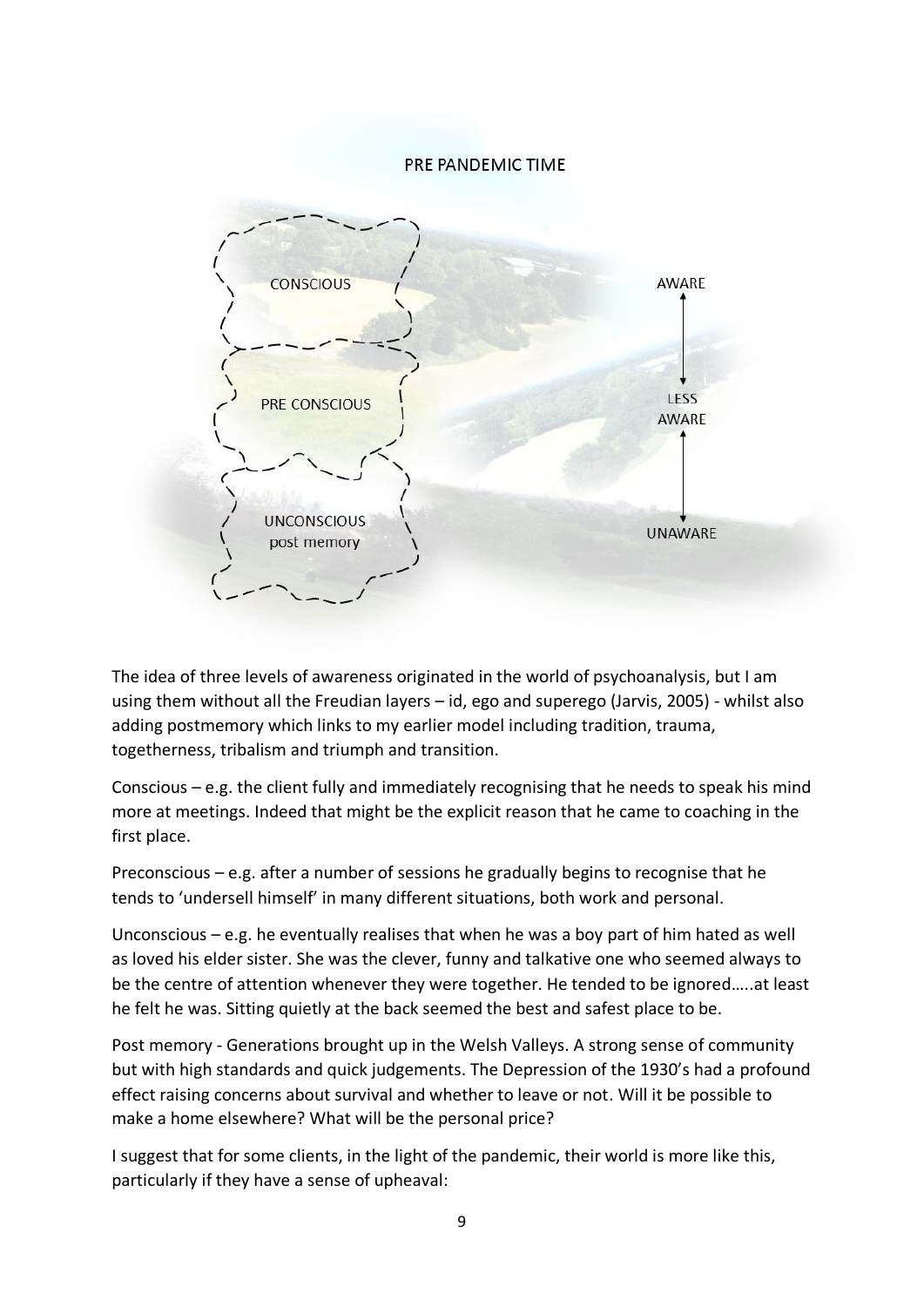# PANDEMIC TIME



The boundaries have an increased fluidity and permeability whilst one also feels somewhat off balance.

There are a number of possibilities flowing from this including:

- The unconscious and postmemory may move to slightly greater awareness, though not necessarily with any particular or clear memory; just a vague and intangible sense of something new being present.
- That which had been preconscious and at most vague glimmerings suddenly bursting onto the scene and being vividly present and demanding attention. "I know now that this job is truly *not* for me! I must get out!". This might include breaking down myths and consequently a catapult back to the past and the time and age when the myth was first absorbed into one's being. The timeline collapses (Alderdice, 2021).
- That which had been conscious, now suddenly being pushed down, inside or outside awareness. It may become 'armoured' and a totally no-go area. Perhaps a sense of profound loneliness and a belief that exploring it would be too painful.

Clearly any of the above might have also happened in prepandemic times. My suggestion is that these possibilities are more likely as a result of the pandemic. The disturbance of internal boundaries reverberating with the disturbance of external boundaries and viceversa. This may make trust, both in oneself and others even more important yet more elusive.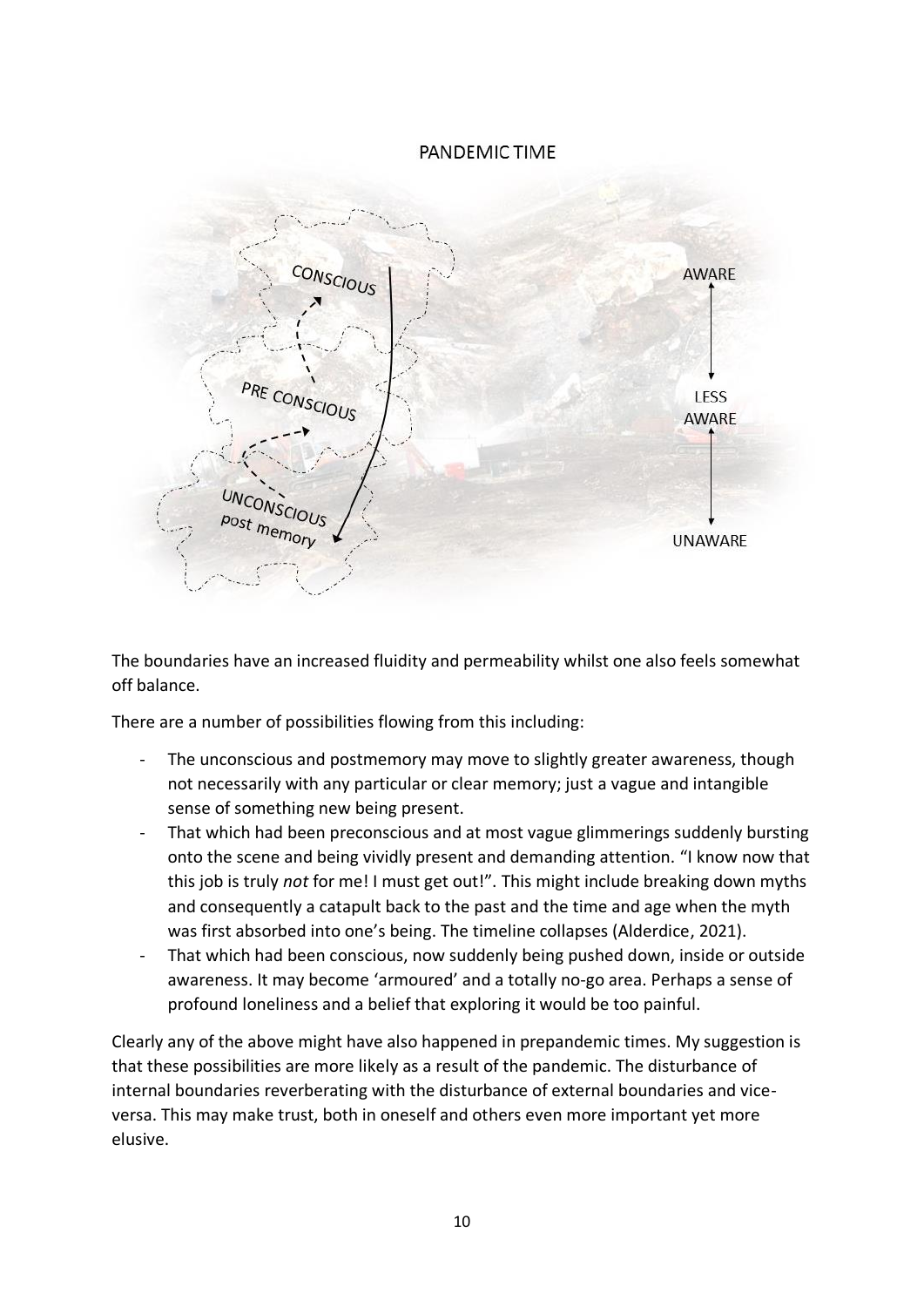Such potential dynamics mean that it becomes even more important that the coaches pay attention to the boundaries of their work to ensure they 'do no harm'. The potentially shared existential dimension referred to earlier in the paper means that the coach's boundaries may be challenged similarly to, even intimately like the client's. The coach needs to be held and hold self sufficiently in order to hold the client. This also applies to the supervisor and the supervisor of the supervisor.

Some possible actions the coach might take include:

- Reviewing habits that might have become unhelpful in some way. Most, if not all coaches will have their favourite methods, philosophy and ways of being. Perhaps these have become a 'container' which is a bit too tight for self and others in the current environment. This might have happened gradually, without awareness.
- Seeking other perspectives, including outside one's habitual circle of colleagues. Colleagues may be in the same container, possibly even with strands of 'groupthink'; this may be due to having a shared specialism. Specialisation can bring depth but, as suggested earlier in the paper, this may be at the expense of vital width. There may have been insufficient questioning of assumptions, let alone the assumptions about assumptions (Argyris and Schon, 1978). The increasing globalisation of coaching creates ever more opportunities for learning across cultures and diversities.
- Considering whether one feels 'held' enough by one's colleagues and sufficiently supported. Perhaps the support was sufficient for the pre pandemic times, but the extra demands of the present may mean that more is needed. 'Compassion fatigue is identical to secondary traumatic stress and has to do with the nature of helping professional work. This emotional state can emerge suddenly, without much warning, and carries with it a sense of helplessness, confusion and isolation' (Morrissette, 2022: 145).
- Checking whether sufficient resources and contacts are in place to support those who may have mental health issues; for example, the diagnosis and possible referral.
- Being alert to the possible need to recontract; perhaps making this a routine in all aspects including aims, code of ethics and administration. Bringing a 'fresh start' perspective, from time to time.
- Noticing whether one might have deified a guru because of one's hunger for meaning and certainty. I am also reminded of a phase in the history of psychoanalysis when claims of child abuse were dismissed as fantasy. 'Generations of women and men seeking treatment for the impact of actual childhood abuse were further traumatised when told by their clinicians that the abuse never occurred but was instead wished for and fantasised, in many ways replicating and tragically exacerbating what these children had been told by parents and other adults unable to accept the horrific truths their children dared to report' (Kuchuck, 2021: 84).
- Noticing whether one is too keen to make meaning for the client. Meaning which one desperately wants for oneself. This could prompt giving coherence to a client's story which it does not have, including linking it to one's favourite theory.
- Considering whether one's coaching team colleagues, perhaps in response to a beleaguered and exhausting environment where warmth is in short supply have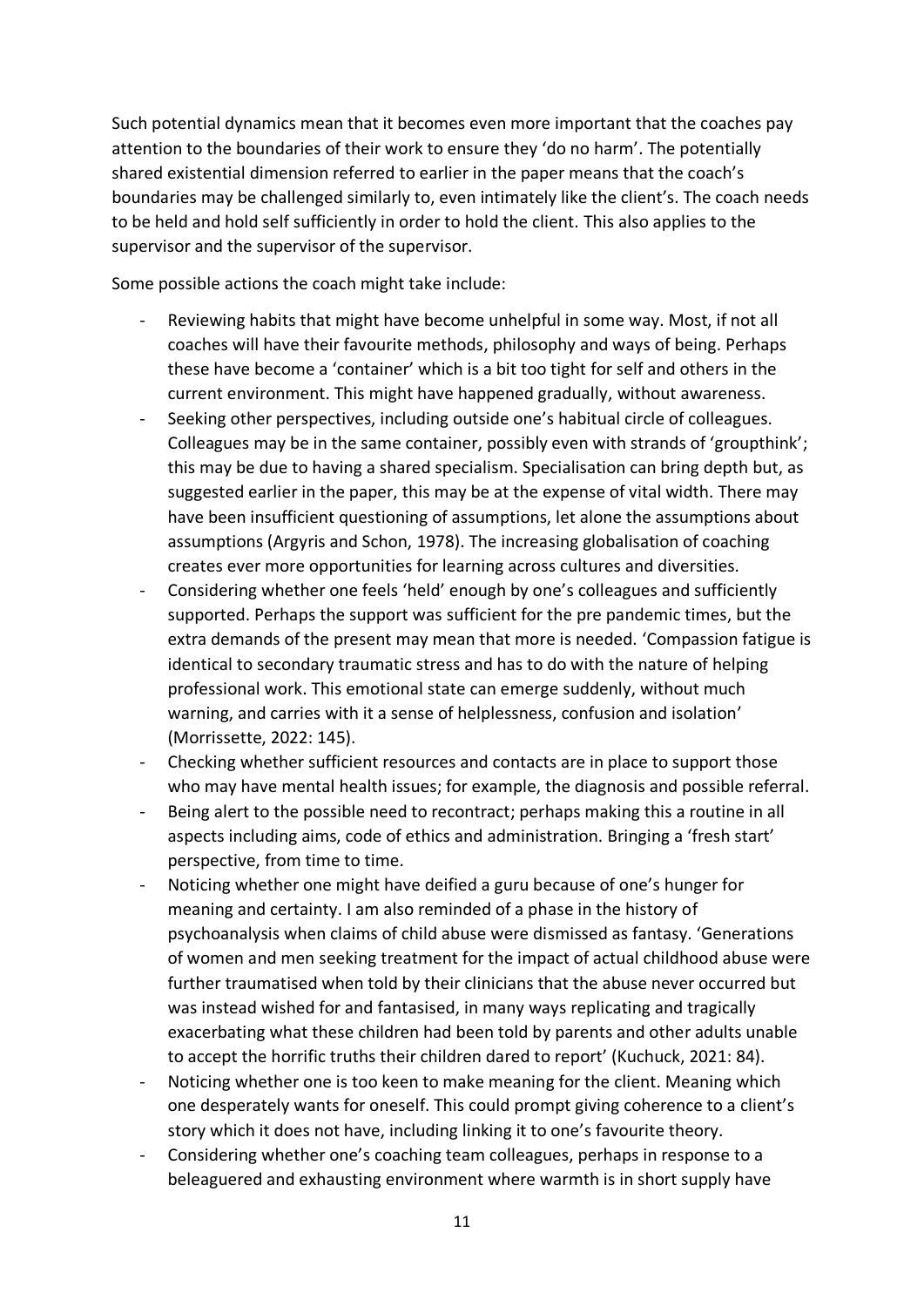developed an environment which is insufficiently challenging. The love and warmth in the team are welcome, perhaps vital, but it may also mean that the probing of each other's principles and practice has been blunted. Incisiveness has been collectively reframed as lack of empathy, perhaps unwittingly so.

- Checking whether mourning and saying good-bye  $-$  to people, places, beliefs  $-$  are being given sufficient attention. This may require a fleeting moment through to a ritual.
- Supporting one's curiosity and creativity in a variety of ways. For example, one might habitually be a pilgrim, having a particular destination in mind. One might instead experiment with being a meanderer, or even a flâneur. For some, being a tourist might be an engaging mid-way point (inspired by Solnit; see also Patterson, 2019).

As mentioned earlier, boundaries is clearly an important theme. I was valuably reminded of this recently at a workshop where Natalia de Estevan-Ubeda and Peter Duffell were describing their excellent and much needed research into the relationship between mental health and coaching and supervision and they mentioned the multiplicity of boundaries, including blurring ones (de Estevan-Ubeda and Duffell, 2021).

Also Neil Scotton and his colleagues have, with Neil's Wheel, inspired the development of an ever-widening global coaching community. This has focussed on enabling conversations which support participants in aligning who they truly are with what they want to achieve. For many this has meant a particular focus on the protection of the natural environment (Scotton, 2020).

Environmental justice requires social justice.

This leads me to the conclusion of this paper.



Desiree Estrada Pinero

A blue gargantilla choker. It represents the sea, a place of escape and home in Caracas.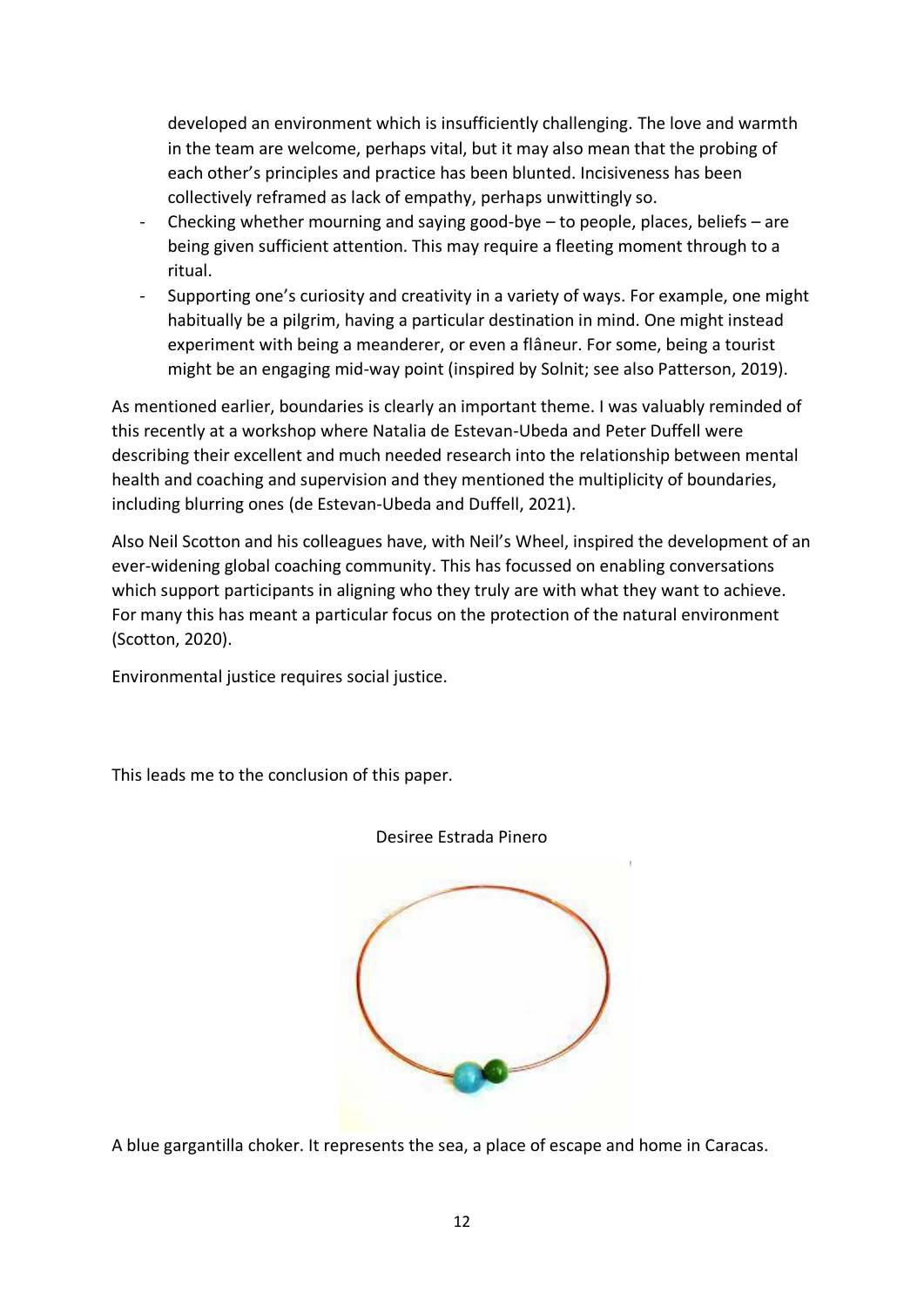# **Conclusion**

During this century coaching has evolved and expanded in many different directions and continues to do so. This has ranged from the methods and technology used through to the philosophies and backgrounds of those involved, through to a growing global number of stakeholders: accrediting bodies, coach and supervisor training institutions, national bodies, organisation development consultancies, sole traders and many other people and establishments, big and small, which have involvement with coaching and supervision.

These cultural, collective and specialist boundaries are evolving, ebbing and flowing and overlapping…..and blurring. All this quite possibly accelerated by the pandemic. Just one of many examples would be the rising number of those with mental health issues and the ways in which the coaching profession could and should respond. The identity and purpose of the stakeholders is evolving just as it often is for the individual client in the coaching room. So, just as balancing being a part of and apart from is important on a 1:1 basis in the coaching room, equally such a balance is necessary systemically. Hence there is the possibility in any of these settings, local or global, of insightful support based on self-reflection and the shared journey, through to an unwitting sabotage brought about as a result of bringing too much of one's own unfinished business to one's coaching work.

One of the challenges in the world at present is about balancing collaboration and competition. This has been evident through the creation and distribution of vaccines. Gita Gopinath, the chief economist of the International Monetary Fund recently said, 'The dangerous divergence in economic prospects across countries remains a major concern. These divergences are a consequence of the "great vaccine divide" (i Paper 13 October 2021). From a somewhat similar perspective Nestor Braunstein writes, 'In principle the pandemic should be an avatar that homogenizes its inhabitants: everyone is or can be its victim but…..far from that, the disease highlights the differences of wealth and power, underscores the hegemony of the few over the many and makes evident the latent violence present in the social under capitalism. We are not "all in the same boat" as it was originally presumed' (Braunstein, 2021: 113). Similarly climate change has been a greater threat to the poorer parts of the world, though recently richer countries have also been suffering some significant damage.

Consequently in these times of the pandemic and climate change there is the risk of growing divisiveness. The coaching community, as it develops in many different ways and many different places, has much to offer, particularly in helping create a balance between collaboration and competition. To do so it needs to maintain and enhance its capability to be a bridgebuilder, both internally and externally.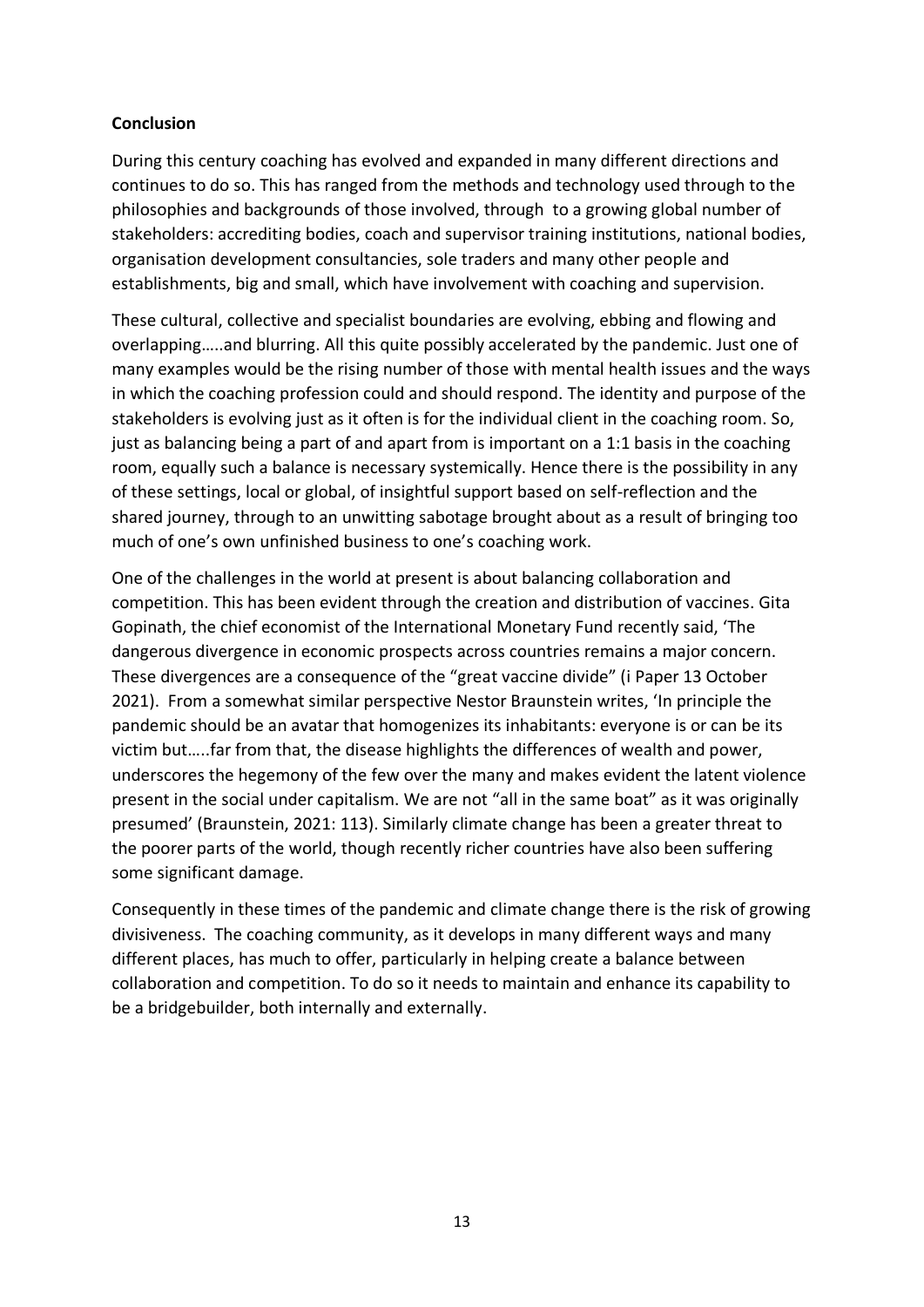

I spoke to Lloyd who works at the Trove Cafe in Manchester and is also a musician. I asked him what music captures for him the essence of the pandemic. He said he needed to time to think about it.

I caught up with him a few days later. He said it was Jack Garratt's song 'Mara'. For Lloyd the theme in it is about 'sitting with difficult thoughts, accepting and understanding them, rather than pushing them away'. He thought this was probably a challenge faced by many during the pandemic.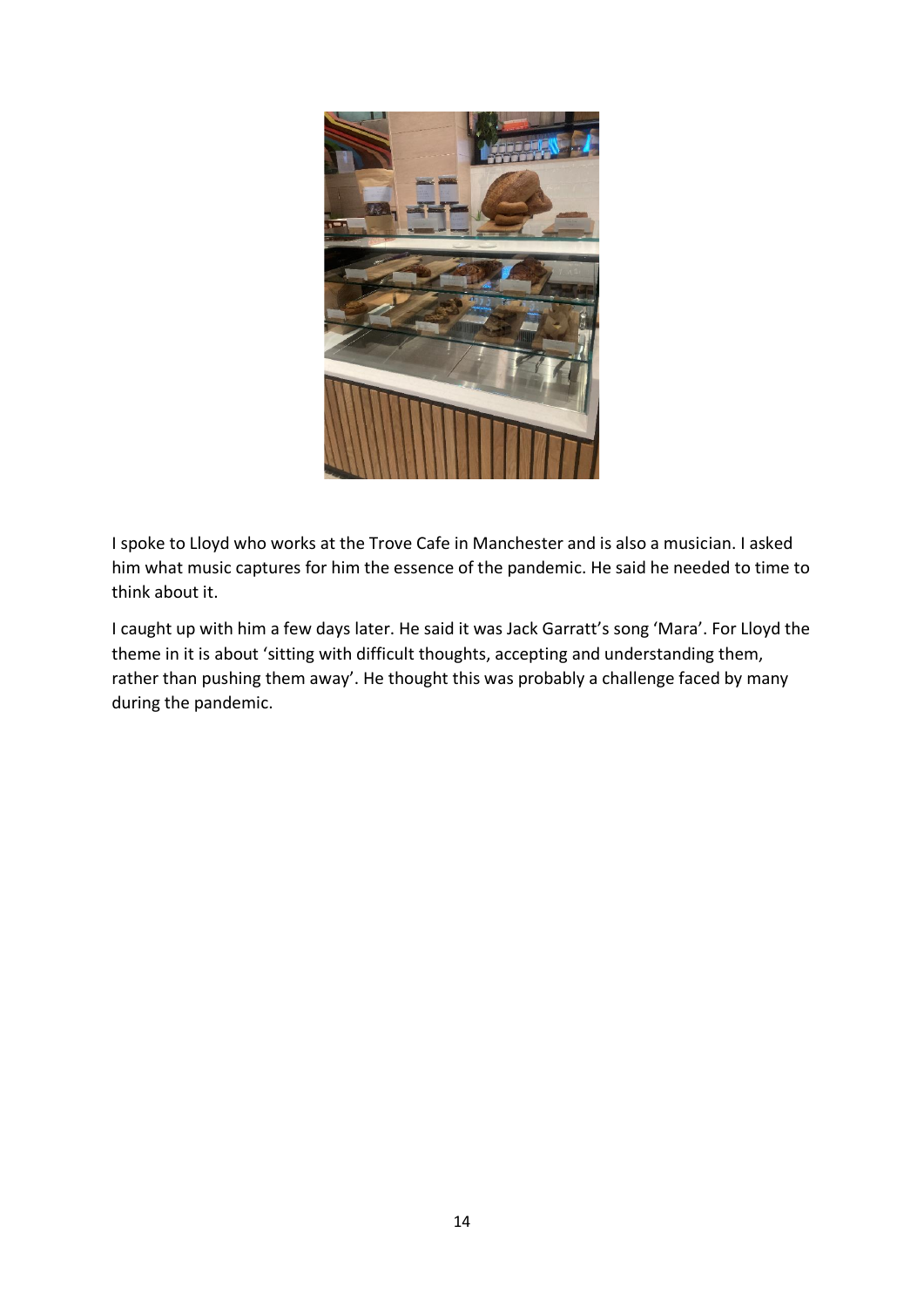# **References**

Alfandary, R. (2022*). Postmemory, Psychoanalysis and Holocaust Ghosts. The Salonica Cohen Family and Trauma Across Generations*. London and New York: Routledge**.**

Argyris, C. and Schon, D. (1978). *Organizational Learning. A Theory of Action Perspective*. Reading: Addison-Wesley.

Braunstein, N. (2021). Psychoanalysis, too, will never be the same. In Castillon, F and Marchevsky, T (eds). *Coronavirus, Psychoanalysis and Philosophy. Conversations on Pandemics, Politics and Society*. London and New York: Routledge.

Brunning, H. and Khalelee, O. (2021*). Danse Macabre and Other Stories. A Psychoanalytic Perspective on Global Dynamics*. Bicester: Phoenix.

De Estevan-Ubeda, N and Duffell, P*. Mental Health in Coaching and Supervision. Ready or Not*? Global Supervisors Network 8-9 October 2021. (also forthcoming article in Coaching at Work).

Green, D. (2022). Foreward. In Alfandary, R. *Postmemory, Psychoanalysis and Holocaust Ghosts. The Salonica Cohen Family and Trauma Across Generations*. London and New York: Routledge.

Alderdice, Lord John. (2021). On the psychology of religious fundamentalism. In D. Morgan (ed). *A Deeper Cut. Further Explorations of the Unconscious in Social and Political Life*. Bicester: Phoenix.

Jarvis, M. (2005). *Theoretical Approaches in Psychology*. London and New York: Routledge.

Kendi, X. (2019). *How To Be Anti-Racist*. London Bodley Head.

Kimbles, S.L. (2021). *Intergenerational Complexes in Analytical Psychology. The Suffering of Ghosts.* London and New York: Routledge.

Kuchuck, S. (2021). *The Relational Revolution in Psychoanalysis and Psychotherapy*. London. Confer.

Morrissette, P.J. (2022). *Self-Supervision. A Primer For Counsellors and Human Resource Professionals*. London and New York: Routledge.

Neimeyer, R.A. and Sands, D.C. (2022).Meaning Reconstruction in Bereavement. From Principle to Practice. In Neimeyer, R.A., Harris, D.L., Winokuer, H.R. and Thornton, G.F. (eds). *Grief and Bereavement in Contemporary Society. Bridging Research and Practice.* London and New York: Routledge.

Passalaqua, L and Puricelli, M. (2021). Alice Miller on Family, Power and Truth. In Morgan, D. (ed.). *A Deeper Cut. Further Explorations of the Unconscious in Social and Political Life.* Bicester: Phoenix.

Patterson, E. (2019). *Reflect to Create! The Dance of Reflection for Creative Leadership*, *Professional Practice and Supervision*: Ingram Spark.